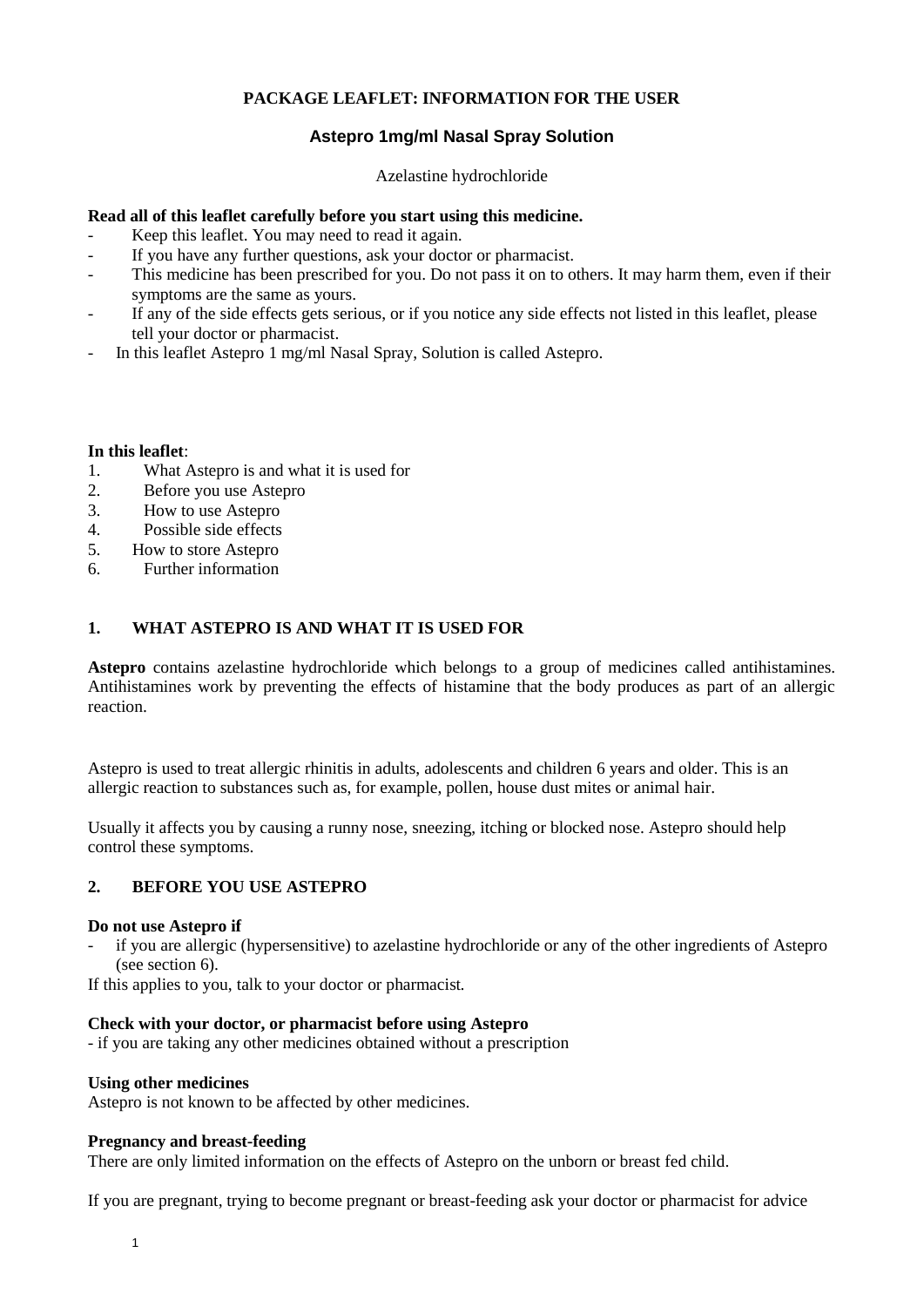before using Astepro.

## **Driving and using machines**

Astepro Nasal Spray has minor influence on the ability to drive and use machines.

Very rarely, you may experience fatigue or dizziness due to the disease itself or when using Astepro. In these cases, do not drive or operate machinery. Please be aware that drinking alcohol may enhance these effects.

# **3. HOW TO USE ASTEPRO**

Always use Astepro exactly as your doctor has told you. Astepro is for nasal use.

## **Important:**

# **If you are not sure of the correct dose or how to use this medicine, ask your doctor or pharmacist.**

## **Adults and adolescents 12 years and older**

The recommended dose is two applications in each nostril twice daily. This dose should not be  $\bullet$ exceeded.

Children 6 to 11 years:

One application in each nostril twice daily.  $\bullet$ 

Astepro is not recommended for the use in children under 6 years of age due to a lack of data on safety and/or efficacy.

If possible, you should use Astepro regularly until your symptoms have disappeared. If you interrupt the use of Azelastine S your symptoms are likely to return.

Astepro is suitable for long-term use.

#### **How to use the spray**

- 1. Blow your nose first<br>2. Remove the protective
- 2. Remove the protective cap (Diagram 1).<br>3. Before the first use, press the pump six
- 3. Before the first use, press the pump six times until an even spray emerges (Diagram 2). When Astepro Nasal Spray has not been used for three or more days, the pump must be pressed a sufficient number of times until a fine mist emerges.
- 4. Spray once into each nostril keeping head upright. Do not tilt head backwards (Diagram 3).
- 5. Wipe and replace the protective cap.



# **If you use more Astepro than you should**

If you spray too much Astepro into your nose you are unlikely to have any problems. If you are worried, contact your doctor.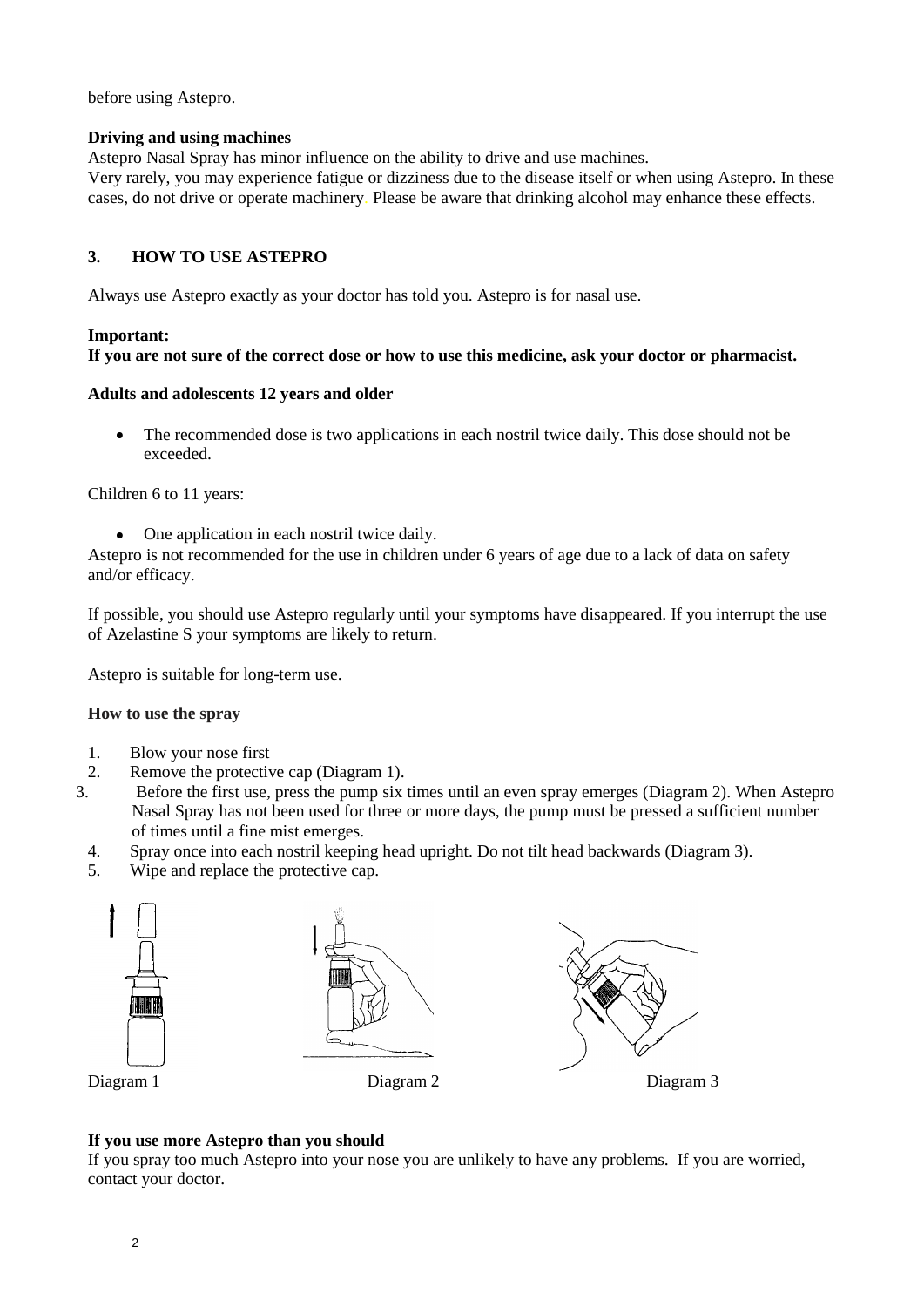If anyone, especially a child, accidentally drinks Astepro, contact your doctor or nearest hospital casualty department immediately.

## **If you forget to use Astepro**

Use the spray as soon as you remember, then take the next dose at the usual time. Do not take a double dose to make up for a missed dose.

If you have any further questions on the use of this product, ask your doctor or pharmacist.

# **4. POSSIBLE SIDE EFFECTS**

Like all medicines, Astepro can cause side effects, although not everybody gets them.

These effects include:

- Common (1 to 10 of 100 patients treated): An unpleasant taste in your mouth (especially if you tilt your head backwards when you are using the nasal spray).
- Uncommon (1 to 10 of 1,000 patients treated): Slight irritation of the inside of the nose (stinging, itching), sneezing and nose bleed.
- Rare (1 to 10 of 10,000 patients treated): The unpleasant taste might cause you to feel sick.
- Very rare (less than 1 of 10,000 patients treated): An allergic reaction, severe allergic reaction, rash, itching or nettlerash. Moreover, fatigue (weariness, exhaustion), dizziness weakness or a feeling of drowsiness can occur that may also be caused by the disease itself.

If any of the side effects gets serious, or if you notice any side effects not listed in this leaflet, please tell your doctor or pharmacist.

# **5. HOW TO STORE ASTEPRO**

Keep out of the reach and sight of children.

Do not use your spray after the expiry date given on the bottle label and the outer carton. The expiry date refers to the last day of the month.

*Do not use longer than 6 months after first use.*

Do not store the spray in the fridge or freezer.

Unused Medicines should not be disposed of via wastewater or household waste. Return any medicine you no longer need to your pharmacist.

# **6. FURTHER INFORMATION**

#### **What Astepro contains**

The active substance is azelastine hydrochloride.

1 ml nasal spray contains 1 mg azelastine hydrochloride. Each squirt (0.14 ml) contains 0.14 mg azelastine hydrochloride equivalent to 0.13 mg azelastine.

The other ingredients are hypromellose, sucralose , liquid sorbitol (crystallising), disodium edetate, sodium citrate and purified water.

#### **What Astepro looks like and contents of the pack**

Astepro is a clear, colourless solution.

It comes in a brown glass bottle fitted with a spray pump. The 10 ml bottle contains 5 ml or 10 ml, the 20 ml bottle contains 17 ml, 20 ml or 22 ml fill volume of the nasal spray. Not all pack sizes may be marketed.